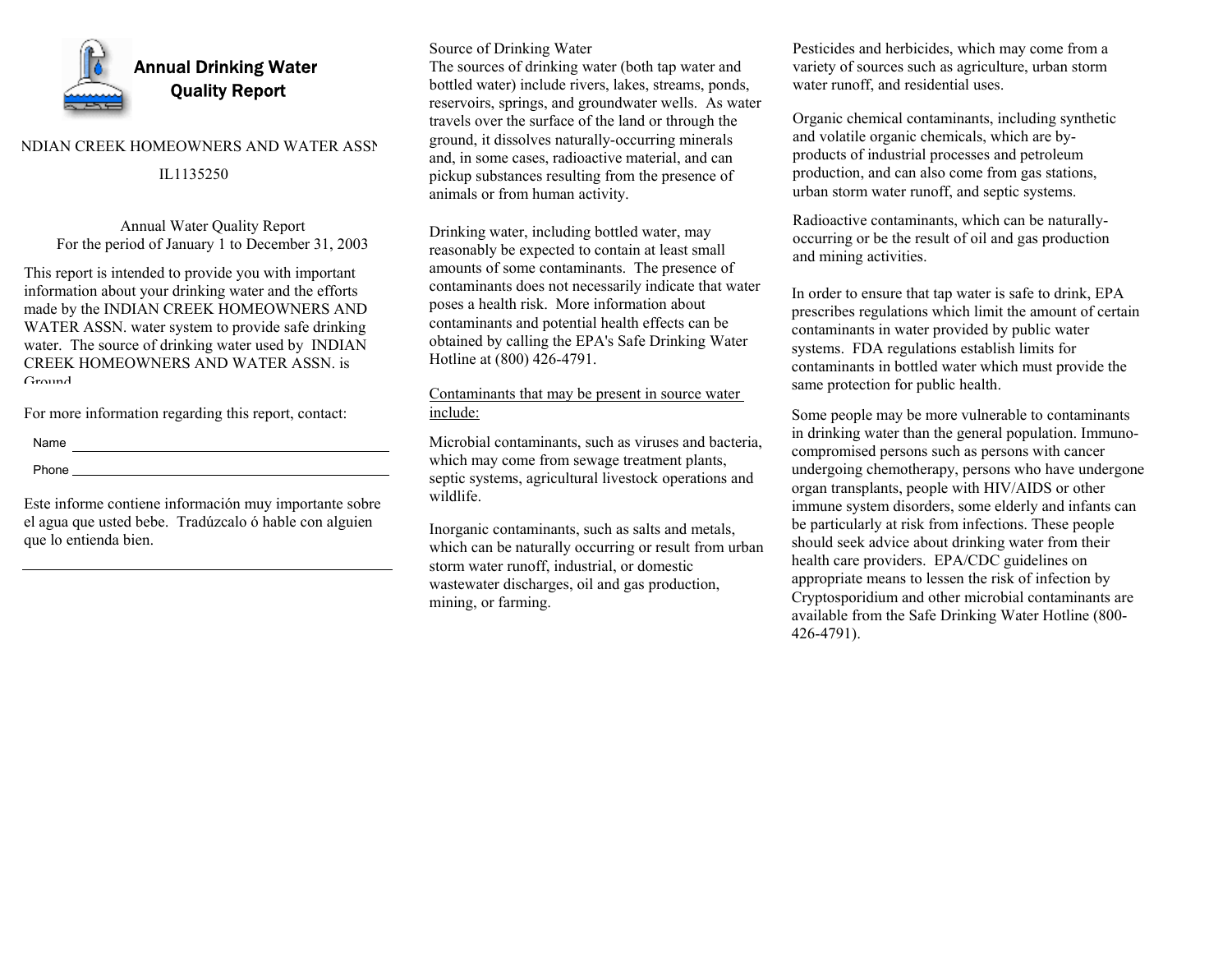#### Source Water Assessment Availability

## **When available, a Source Water Assessment summary is included below for your convenience.**

To determine Indian Creek Homeowner and Water Association's susceptibility to groundwater contamination, a Well Site Survey, published in 1992 by the Illinois EPA, and Source Water Protection Plan were reviewed. Based on the information contained in these documents, no potential sources of groundwater contamination are present that could pose a hazard to groundwater pumped by the Indian Creek Homeowner and Water Association community water supply well.

Based upon this information, the Illinois EPA has determined that Indian Creek Homeowner and Water Association Well #1 is not susceptible to IOC, VOC, or SOC contamination. This determination is based on a number of criteria including: monitoring conducted at the well; monitoring conducted at the entry point to the distribution system; and the available hydrogeologic data for the well.

In anticipation of the U.S. EPA's proposed Ground Water Rule, the Illinois EPA has determined that Indian Creek Homeowner and Water Association's community water supply well is not vulnerable to viral contamination. This determination is based upon the evaluation of the following criteria during the Vulnerability Waiver Process: the community's well is properly constructed with sound integrity and proper site conditions; there is a hydrogeologic barrier that restricts pathogen movement; all potential routes and sanitary defects have been mitigated such that the source water is adequately protected; monitoring data did not indicate a history of disease outbreak; and the sanitary survey of the water supply did not indicate a viral contamination threat. However, having stated this, the U.S. EPA is proposing to require States to identify systems in karst, gravel and fractured rock aquifer systems as sensitive. Water systems utilizing these aquifer types would be required to perform routine source water monitoring. Because the community's well is constructed in a confined aquifer, which should provide an adequate degree of protection to prevent the movement of pathogens into the well, well hydraulics were not considered to be a significant factor in the vulnerability determination.The Illinois Environmental Protection Act provides minimum protection zones of 200 feet for the Indian Creek Homeowner and Water Association's well. These minimum protection zones are regulated by the Illinois EPA. Because the facility has proceeded with source water protection efforts, the facility has received a monitoring waiver for its well.

To further minimize the risk to the facility's groundwater supply, the Illinois EPA recommends that three additional activities be assessed. First, the facility may wish to have a "maximum setback zone" ordinance enacted. These ordinances are authorized by the Illinois Environmental Protection Act and allow county and municipal officials the opportunity to provide additional protection up to a fixed distance, normally 1,000 feet, from their wells. Second, the water supply staff may wish to revisit their contingency planning documents. Contingency planning documents are a primary means to ensure that, through emergency preparedness, a community will minimize their risk of being without safe and adequate water. Finally, the water supply staff is encouraged to review their cross connection control program to ensure that it remains current and viable. Cross connections t either the water treatment plant or in the distribution system may negate all of the source water protection initiatives provided by the community and circumvent the natural protection provided to the aquifer.